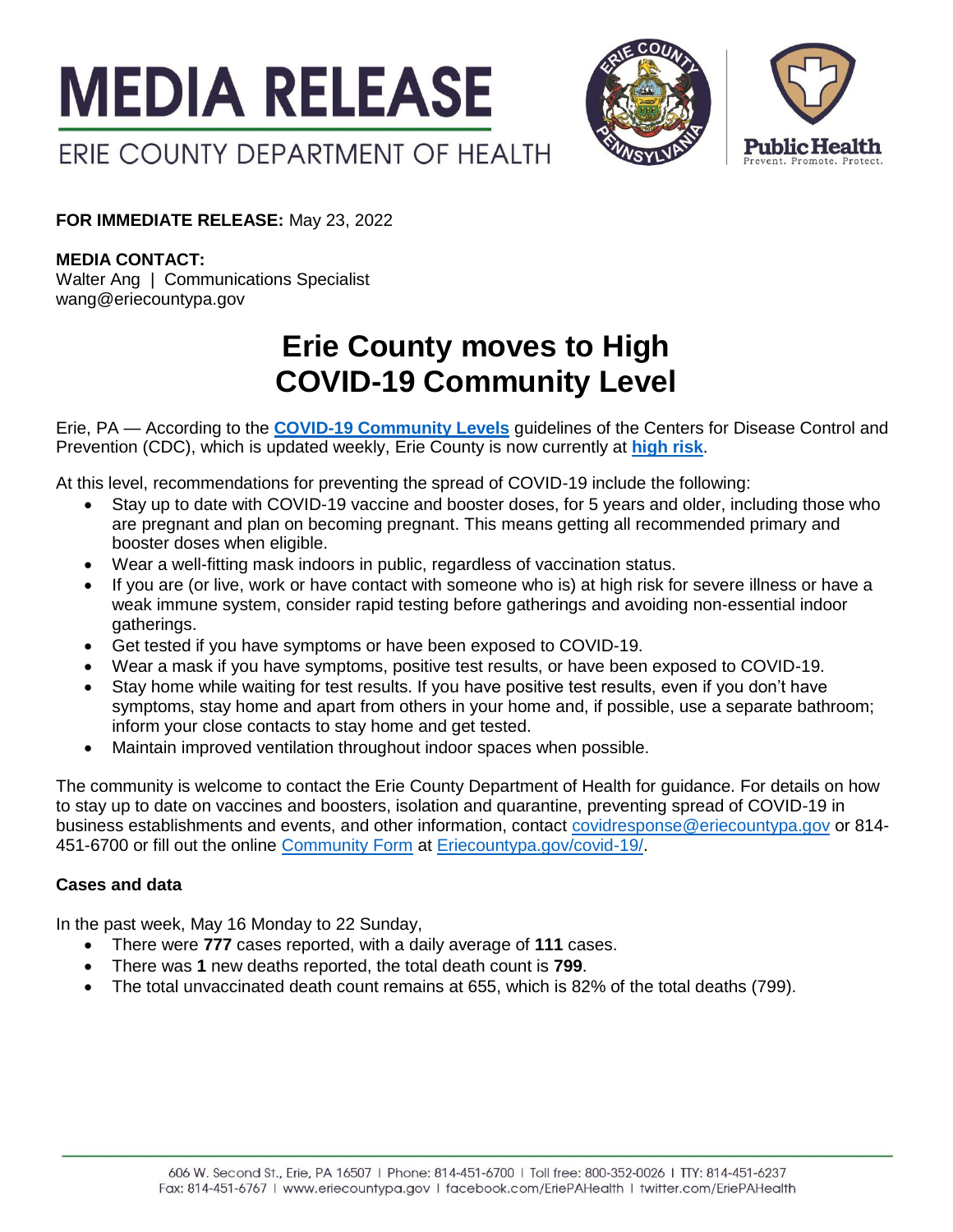As of May 22, among the total reported in deaths in Erie County, the breakdown by vaccination status and age range is as follows:

| <b>Reported Deaths</b> | Ages<br>$0 - 49$ | Ages<br>50-64 | Ages<br>65 & older | Sub-total | Percentage<br>breakdown |
|------------------------|------------------|---------------|--------------------|-----------|-------------------------|
| <b>Not vaccinated</b>  | 31               | 91            | 533                | 655       | 82%                     |
| Partially vaccinated   | 0                | 3             | 28                 | 31        | 4%                      |
| Fully vaccinated       | ⌒                | 16            | 73                 | 91        | 11%                     |
| without a booster      |                  |               |                    |           |                         |
| Additional             | 0                | 3             | 19                 | 22        | 3%                      |
| dose/booster           |                  |               |                    |           |                         |
| <b>Total</b>           | 799              |               |                    | 799       | 100%                    |

Related reference at<https://covid.cdc.gov/covid-data-tracker/#rates-by-vaccine-status>

The number of persons vaccinated from May 16 to May 22 was **237**. This increases the total number of persons vaccinated to **182,430** with the following breakdown:

|                         | Number of | Of eligible | Of total   |
|-------------------------|-----------|-------------|------------|
|                         | persons   | population  | population |
| Partially vaccinated    | 23,617    | 9.3%        | 8.8%       |
| Fully vaccinated        | 158,813   | 62.3%       | 58.9%      |
| Received first booster  | 80,146    | 31.5%       | 29.7%      |
| Received second booster | 12,363    | 4.9%        | 4.6%       |

Information on cases and deaths in Erie County and other data such as reports on vaccination demographics can be found at the Erie County Government website [https://eriecountypa.gov/covid-19/positive-cases-in-erie](https://eriecountypa.gov/covid-19/positive-cases-in-erie-county/)[county/.](https://eriecountypa.gov/covid-19/positive-cases-in-erie-county/) Latest recommendations and related data is also available at the websites of

Pennsylvania Department of Health [health.pa.gov/topics/disease/coronavirus/Pages/Cases.aspx](https://health.pa.gov/topics/disease/coronavirus/Pages/Cases.aspx)

Centers for Disease Control and Prevention (CDC) [covid.cdc.gov/covid-data-tracker/#county-view](https://covid.cdc.gov/covid-data-tracker/#county-view)

## **Benefit of vaccination and boosters**

The benefit of staying up to date on vaccination and boosters, even for those who have had COVID-19, is that it helps the body prevent severe illness and lessens the likelihood of needing hospitalization. If having concerns or questions about vaccines, approach healthcare professionals or contact the Erie County Department of Health at 814-451-6700 for facts and answers.

Boosters extend the effectiveness of vaccines against COVID-19 and help protect against variants. Based on data from Erie County, those who are boosted are:

- 7 times less like to be infected with COVID-19
- 14 times less likely to die from COVID-19

Free vaccines and boosters are available for residents of Erie County ages 5 years and older. *For list of local vaccination sites, visit [eriecountypa.gov/covid-19/covid-19-vaccine.](https://eriecountypa.gov/covid-19/covid-19-vaccine/)* 

To find vaccines and boosters in other nearby locations text ZIP Code to 438829, visit [vaccines.gov](https://www.vaccines.gov/) or call 1- 800-232-0233